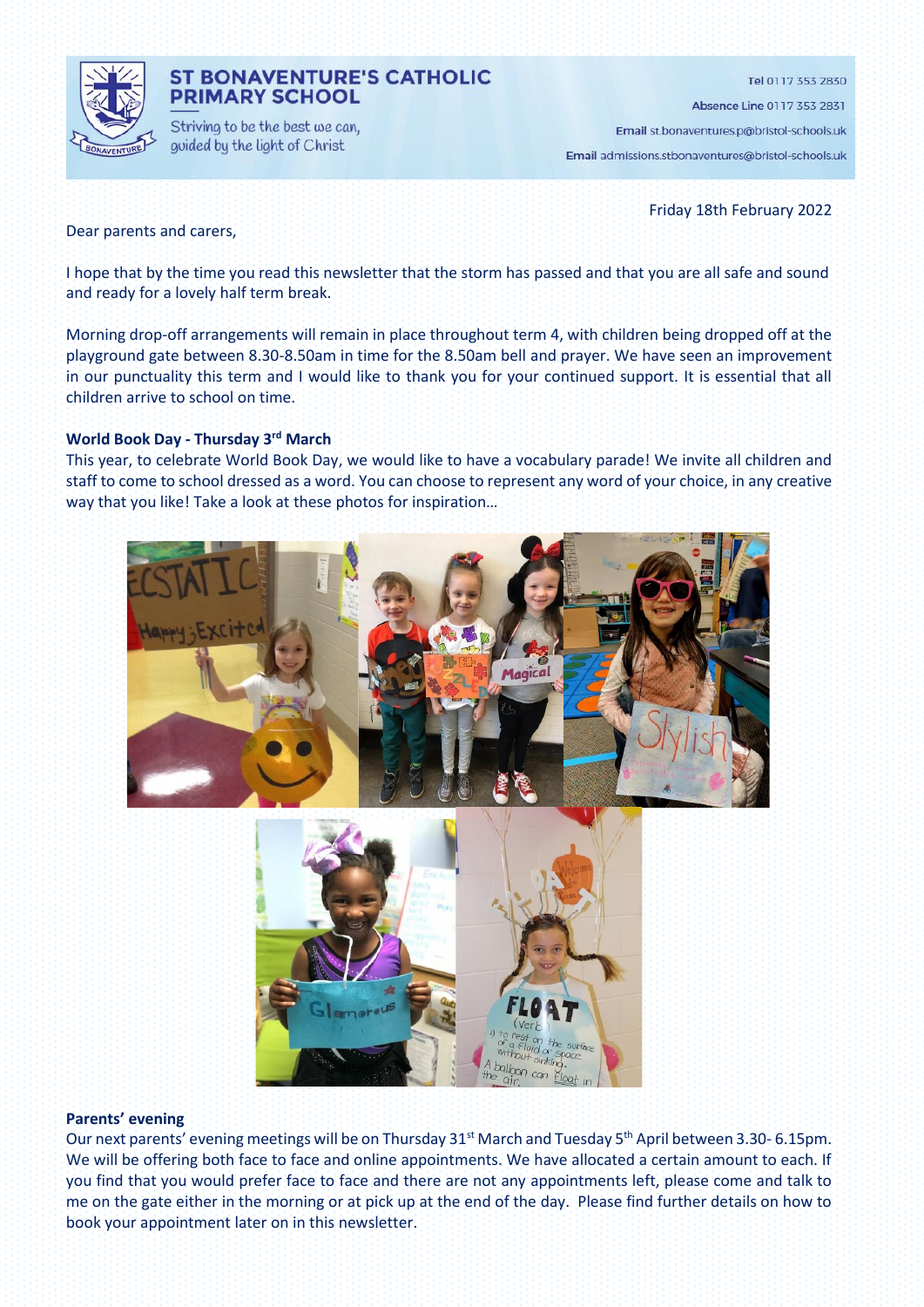#### **Fundraising events term 4-5**

Alongside other Clifton Diocese schools, we will be supporting projects to take clean water and a tree planting project to communities in Uganda. As part of our fundraising, we will be holding a non-uniform day on Friday 11<sup>th</sup> March. Pupils are invited to come to school dressed in water-themed colours. The suggested donation is £1.00.

On Friday 25<sup>th</sup> March, we will also be holding a non-uniform day to raise money for the International Tree Foundation. Pupils are encouraged to come to school wearing non-uniform and bring in silver coins up to the value of £1.00. Pupils will arrange their coins in the shape of a tree.

Thank you for your continued support this term. I hope you all find time to take a break over the half term period. We look forward to seeing you all at the start of term 4.

Best,

mis, Rattantire

Sarah Ballantine Headteacher

# **Events week commencing: Monday 28th February 2022 (MENU week 3)**

Mon 28th February: Start of Term 4

## **Update on the Community Pantry**

We would like to extend a massive and heartfelt thank you to everyone who has donated to, or asked about, the Community Pantry. We have been absolutely overwhelmed by your generosity in just the first week of its existence.

The kindness you have shown in donating food and money for the project means we've already built up a fantastic store which will allow us to provide meal bags for families in desperate need for at least the next few weeks.

#### **How can I continue to support the project?**

Thanks to your incredible support so far, we don't really need much more food at the moment. However, what we need right now is tinned **vegan** and **vegetarian** meals: things like stews, soups, chillis and curries.

#### **Where do I take my donation?**

You can leave your donations in the Presbytery, in the parcel box outside the Presbytery door or give them directly to Mgr Massey. Please avoid leaving donations next to the Pantry itself or in the church.

Please note that we're unable to accept any fresh food as we can't store it safely. Dried, tinned or long-life packets of food are welcome, particularly vegan and vegetarian items.

#### **How else can I show my support?**

We have set up a WhatsApp group for anyone who would like to be kept up to date with the Community Pantry and who would like to donate goods, money or time to the cause.

If you would like to keep in touch in this way, message Jenny Glester on 07970 599836 with your name and she will add you to the group.

For those not on the WhatsApp group, we will keep messages flowing in the Newsletter.

With sincere thanks for your support, Jenny, Becky and Amy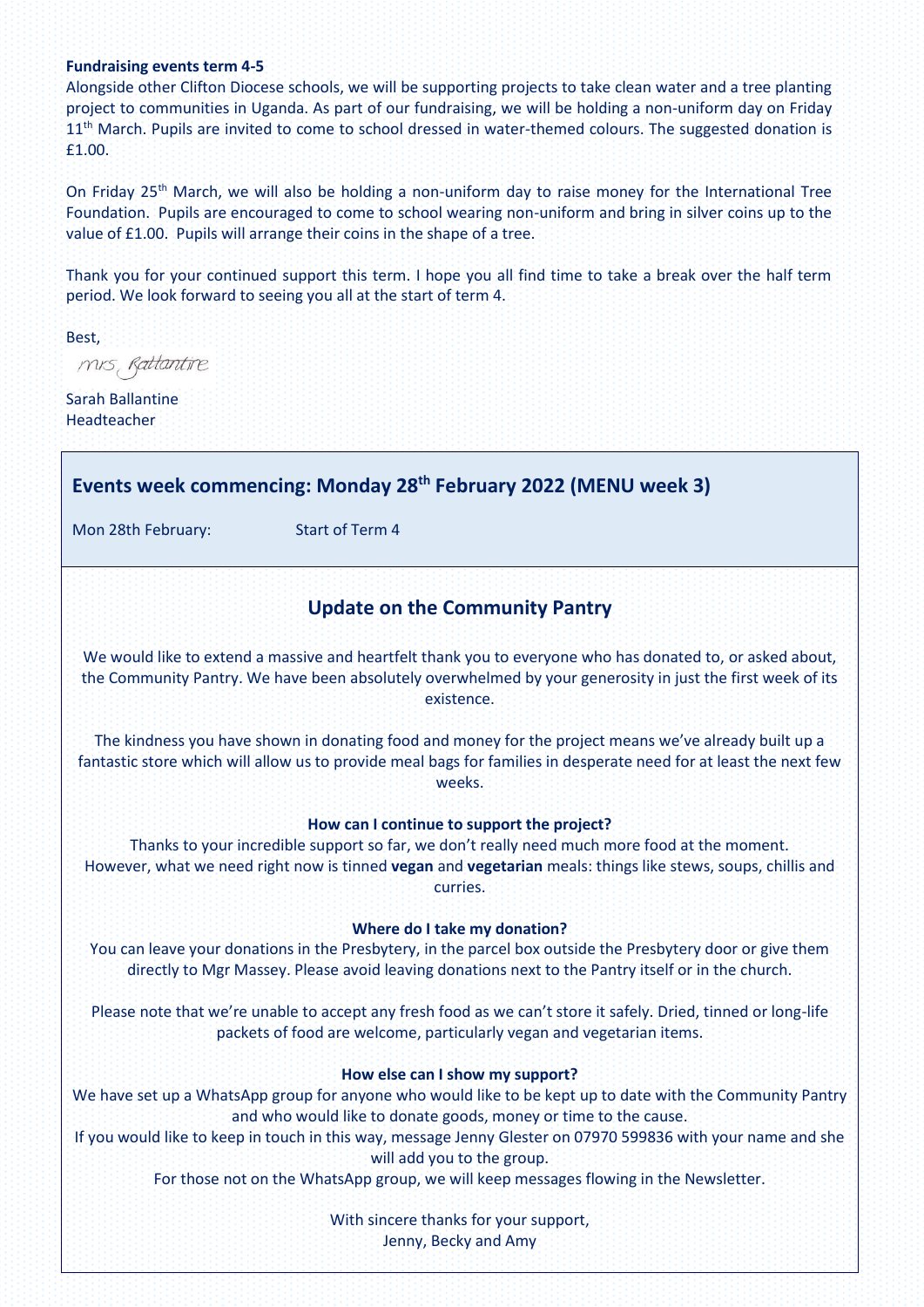# **Parent support group for parents/carers for whom English is an additional language**

We are keen to reintroduce our parent/carer support group for parents/carers for whom English is an additional language. This would be a weekly session which parents/carers could attend and meet with a cup of tea/coffee to talk about school related events. If you would like to find out more about this, please email Tiba Preisner o[n ratiba.preisner@bristol-schools.uk](mailto:ratiba.preisner@bristol-schools.uk)*.* We will then be in touch to arrange an initial meeting at the start of term 4.

# **Parents' evening bookings**

Our next parents' evening meetings will be on Thursday 31<sup>st</sup> March and Tuesday 5<sup>th</sup> April. Bookings can be made online on School Cloud. You will receive an email inviting you to book sessions – these will be a blend of in-person and online appointments.

The first 8 appointments on each day will be in person from 3.30pm and the remaining 7 appointments will be online from 4.50pm. **Bookings will be open from Saturday 12th March @ 9am**. Each appointment will be 8 minutes long. You will receive an email reminder one hour before your appointment.

### **ALL APPOINTMENTS NEED TO BE BOOKED ONLINE (INCLUDING IN PERSON)**

# **Running and circuits clubs**

Mrs McGrath's running club is open to all children and parents who would like to join – it happens on Wednesdays at 7.50am. Meet outside the school office.

Mr Morgan's circuits club for KS2 children runs on Thursday mornings at 7.50am.

Please come and join if you would like to – no need to book.

# **After school club and breakfast club bookings Term 4**

Bookings can now be made in School Gateway for Term 4 after school and breakfast clubs. Any credits from Term 3 have been carried forward and will automatically come off the balance to pay when you book sessions.

## **Message from Mgr Bernard at St Bon's church**

Dear parents and carers,

I need your help please. As I'm sure you're aware, every year the children in Year 3 have a special course to prepare them to make their First Holy Communion. We are hoping to start this in February after half term. I need a group of adults (male and female) to help with this programme. Ideally what I need is about six or more people, with one or two being prepared to take the main lead. This number of people means that you shouldn't need to be there for every session and given the busy lives that you have, this can often make it a lot easier for people to volunteer.

The course has three books – one for the child, one for the parents (so they can follow and help their children) and finally one for the team leaders (to show them what they need to do).

The course will run on a Saturday (whether this is morning or afternoon will depend on what the volunteers decide.)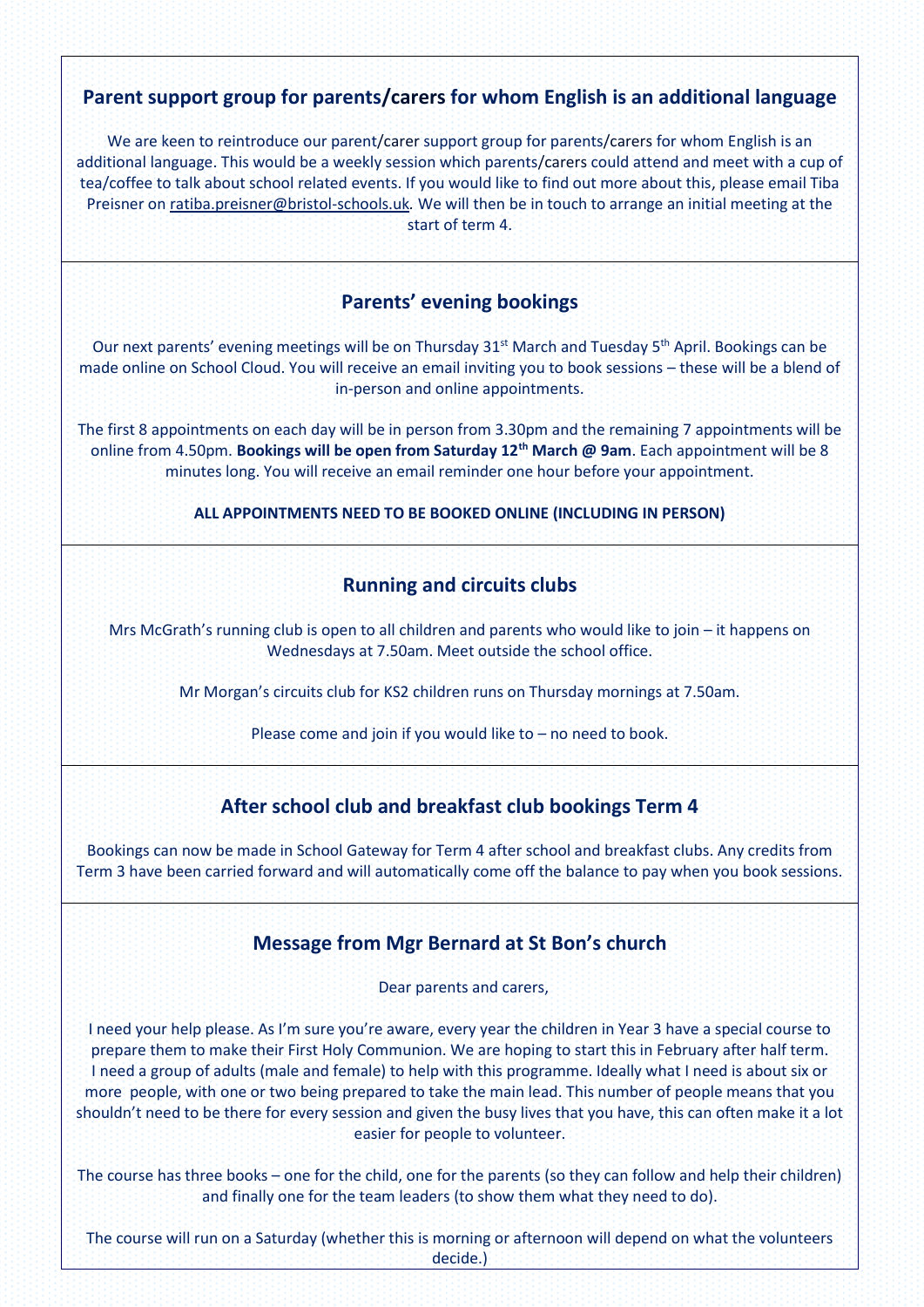Please email me if you can help or want more information at [bernard.massey@cliftondiocese.com](mailto:bernard.massey@cliftondiocese.com)

Thank you in advance, Mgr Bernard

# **Clerk to the Governors – job vacancy**

Sadly, our wonderful clerk to the governors, Alex Casley, will be stepping down from her role. If you are interested in applying to become our new clerk, please see the attached advertisement with further details on the role and how to apply. You can also view it on E-teach here [https://www.eteach.com/schools/st](https://www.eteach.com/schools/st-bonaventure-s-catholic-primary-school-18065)[bonaventure-s-catholic-primary-school-18065](https://www.eteach.com/schools/st-bonaventure-s-catholic-primary-school-18065)

The deadline for applications is midday on Monday 28th February.

# **Vacancy for School Meals Supervisory Assistant (SMSA) and Breakfast Club worker**

We are looking to recruit an SMSA to work every lunchtime (12.15pm to 1.15pm). This involves supervising the children in the school hall and on the playground as part of a team of SMSAs. Please contact the school office if you are interested in finding out more.

We are also looking for someone to work in our Breakfast Club before school. You can bring your own children to attend free of charge if you need to.

# **PTFA News**

**[www.stbonsptfa.com](file:///C:/Users/sophi/Documents/Personal/PTFA/www.stbonsptfa.com)**

Facebook – St Bons Parents and Carers Instagram - @stbonsptfa Email – [ptfa.stbons@gmail.com](mailto:ptfa.stbons@gmail.com)

### **Doughnut and Hot Choc Sale, deferred due to school closure!**

 $\triangleright$  Sale will be rescheduled (possibly Fri 4<sup>th</sup> March but will be confirmed asap)

 $\triangleright$  All pre-orders will be honoured so no need to do anything (except sit and wait!)

- $\triangleright$  If you did miss out on reserving a box, please get in touch as we have a chance to increase our order!
- ➢ Full list of ingredients and allergens are here: [Krispy Kreme Nutritionals and Allergens | Krispy Kreme](https://www.krispykreme.co.uk/nutritionals)



### **Second-Hand Uniform**

- $\triangleright$  Once again, many thanks to Ellie Eakins who will be joining us as our PTFA Uniform Rep!
	- $\triangleright$  We will be holding a table top second hand uniform sale in a few weeks (date tbc)
		- $\triangleright$  So, save yourself money and a trip to the shops, and buy from your PTFA!
- ➢ If you have BRANDED items in good quality you can donate, particularly for ages 7+ please let us know via [ptfauniformrep@gmail.com](mailto:ptfauniformrep@gmail.com)
- ➢ **As always, if anyone needs uniform and finds themselves in financial difficulty, do not hesitate to contact the school who will anonymously pass on requests.**